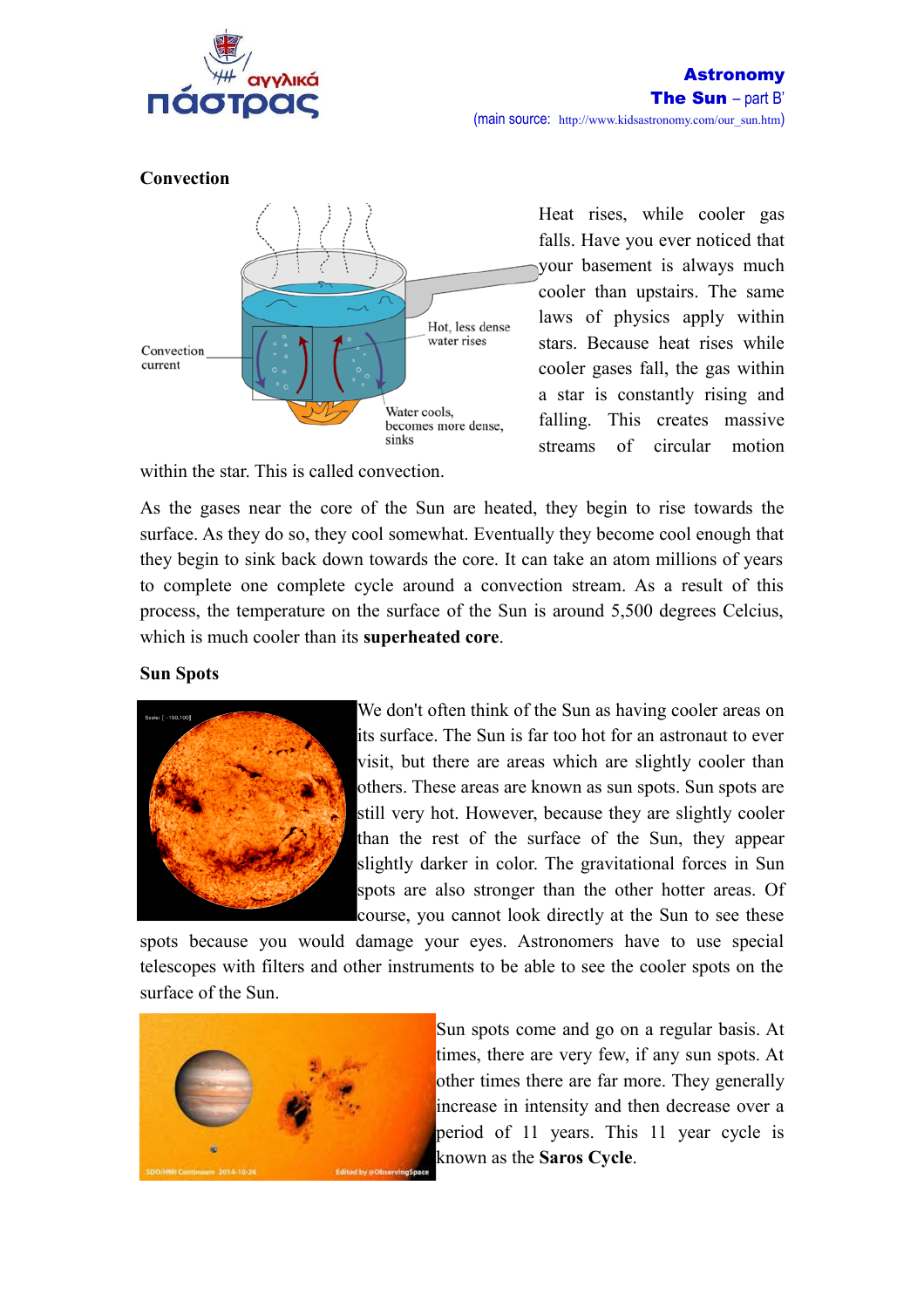

## **Solar Flares**



During periods of high solar activity, the Sun commonly releases massive amounts of gas and plasma into its atmosphere. These ejections are known as solar flares. Some solar flares can be truly massive, and contain impressive power. On occasion, these more powerful flares can even cause satellites orbiting the Earth to malfunction. They can also interact with Earth's magnetic field to create impressive and beautiful light shows known as the [Northern and Southern lights](http://www.kidsastronomy.com/aurora-article-official.htm). In the

northern hemisphere, these lights are commonly known as the Aurora Borealis.

### **Solar Winds**



As the Sun burns hydrogen at its core, it releases vast amounts of atomic particles, or pieces of atoms, into outer space. These atomic particles along with the Sun's radiation create a sort of wind, known as the solar wind.

Charged particles are blown towards the earth by the solar wind. They're largely deflected by the earth's magnetic field.

This wind blows particles outward in

all directions from the Sun. Even as you read this, there are atomic particles which are traveling from the Sun towards you. Often, particles pass right through your body without you ever realizing it.



Eventually this wind reaches out beyond the Solar System and begins to mix with the winds from other stars. **The bubble around the Sun** where the solar winds are still strong enough to blow outward is known as the heliosphere (note the Greek name Helios). The area of space where the winds are too weak to

continue pushing outward and instead begin to mix with the winds of other stars is known as the interstellar medium.